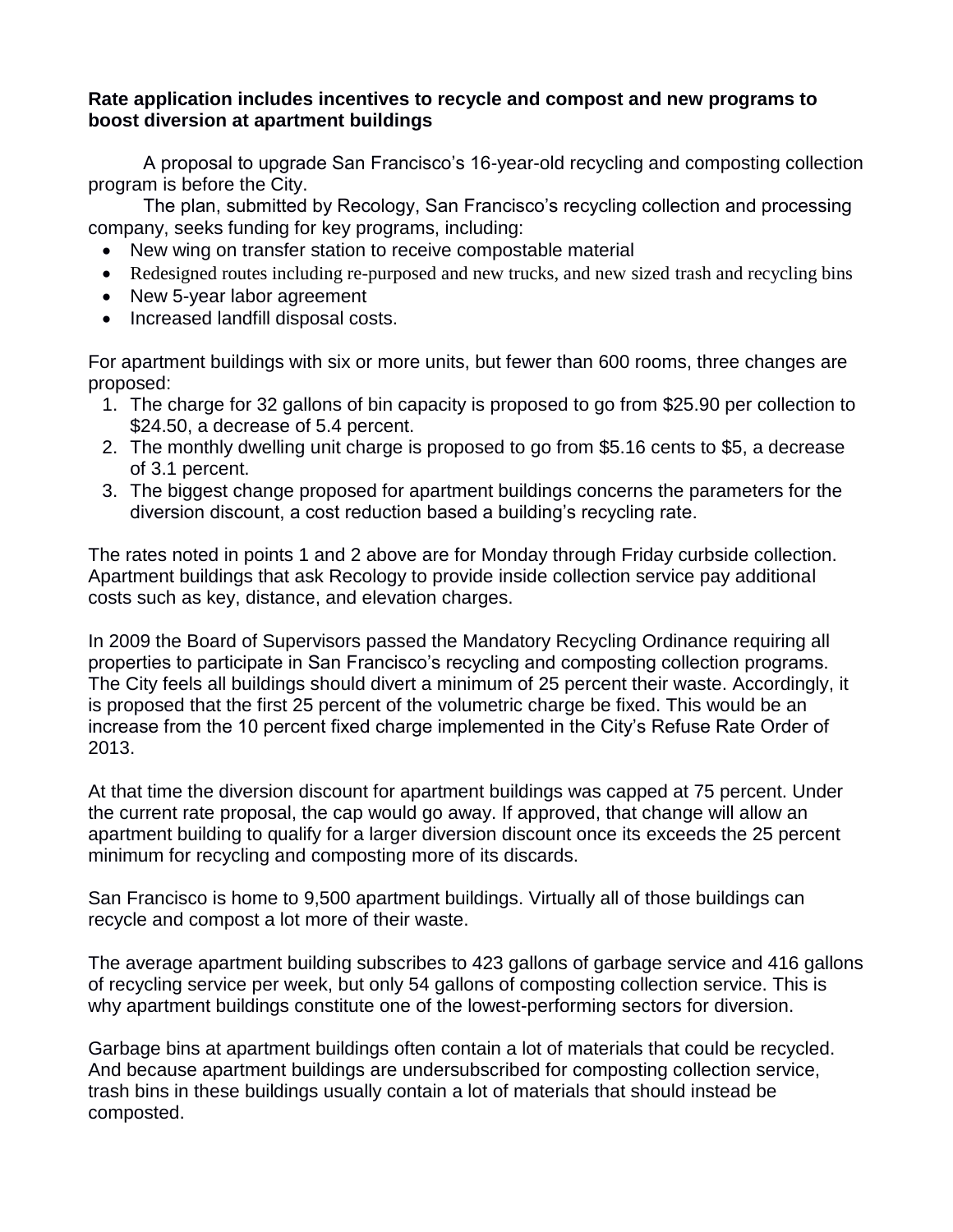The overall recycling rate at apartment buildings has hovered at about 53 percent for three years. Over the same period the recycling rate at commercial properties has steadily increased. It now stands at 56.8 percent, and the commercial sector is on track to exceed 60 percent diversion in the near future.

For the apartment sector composting bins account for 6 percent of overall container volume. In the commercial sector composting bins account for 20 percent of volume. There are many actions that apartment building owners and managers and recycling specialists employed by Recology and the City can undertake together to address this imbalance and help buildings increase their diversion discount.

Recology will host workshops in June for apartment building owners and managers to help people adjust services in ways that boost recycling and reduce disposal. We can also provide assistance on the phone and can visit your site.

One key is adjusting bin sizes to reduce disposal and increase recycling and composting.

Another key is to make recycling and composting easy and convenient for tenants and to help tenants better understand why it is important to recycle and compost. To help owners and managers address these matters, the proposal before the City includes new robust programs specifically for apartment buildings.

The Facility Management and Infrastructure Program will include:

- Commencing appropriate service levels at new buildings to provide ample capacity for diversion.
- Communicating the requirements of the Mandatory Recycling and Composting Ordinance to property management.
- Installing signage and internal bins to improve resident access where necessary.
- Where applicable, closing trash chutes or converting trash chutes to recycling chutes.
- Conducting training for facility and maintenance staff, focusing on contamination identification and the importance of proper labeling.

The Tenant Engagement and Education Program will include:

- Outreach material, including a welcome packet for tenants.
- Delivery of composting kitchen pails with instructions on pail usage.
- Email blasts and postal mailings for property management to distribute to tenants.
- Waste Zero Ambassadors at each building, responsible for motivating their neighbors to sort properly. The ambassadors will be eligible for a monthly stipend or donation to a charity and, if they agree, will be highlighted on the Recology website.
- Implementation of a social media group platform to facilitate tenant discussions and engagement. The platform could be used to offer incentives for diversion, encouraging friendly competition among tenants.

Recology submitted a draft proposal to the City in December. The formal proposal is now before SF Public Works, which will hold public hearings in March and April. The SF Rate Payer Advocate and company representatives are attending community meetings to discuss the proposal including facility and service improvements.